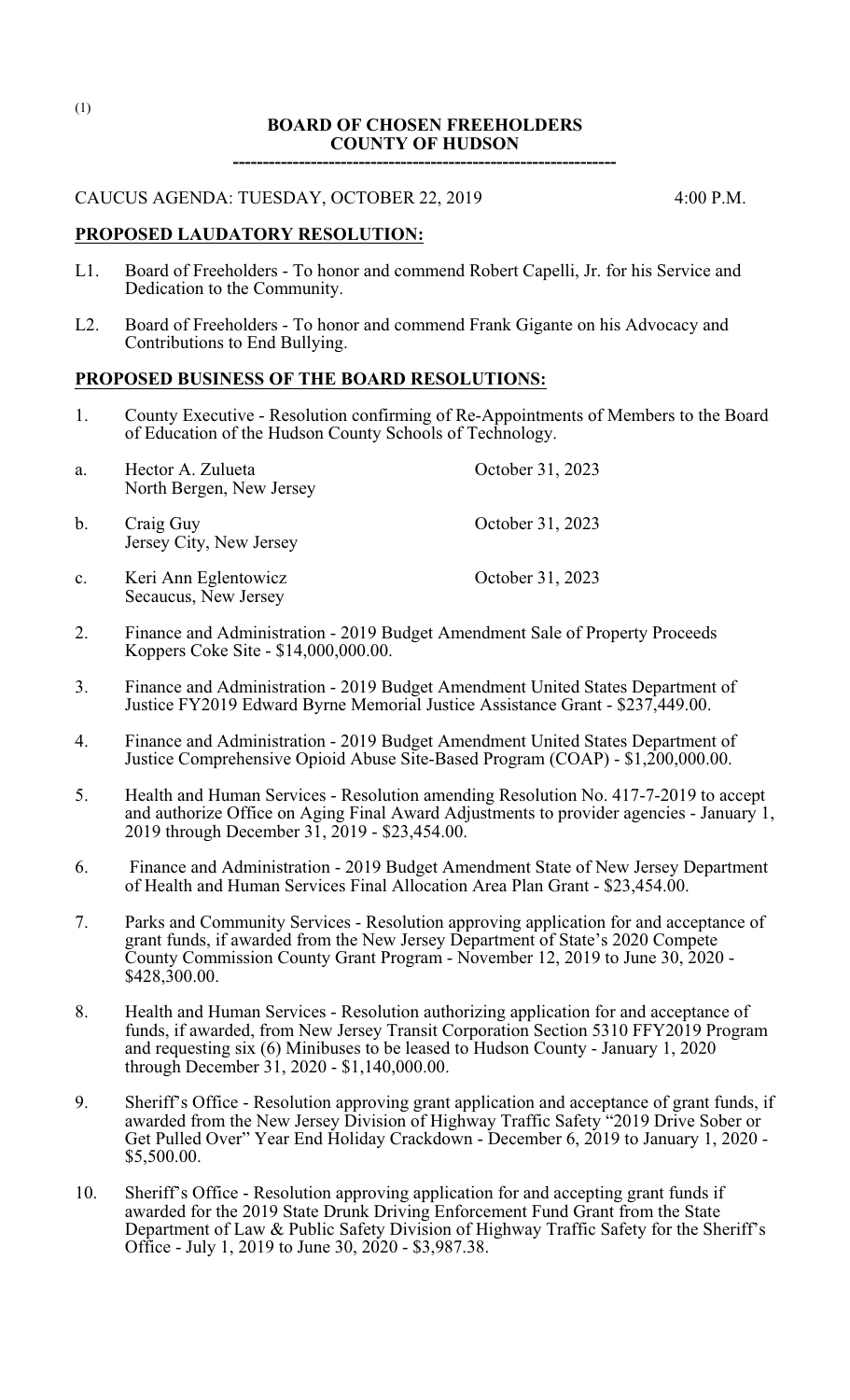- 11. Prosecutor Resolution approving application for and acceptance of funds, if awarded for participation with the State of New Jersey in the Cycle 20 County Prosecutor Insurance Fraud Reimbursement Program administered by the Division of Criminal Justice's Insurance Fraud Prosecutor - January 1, 2020 to December 31, 2020 - \$250,000.00.
- 12. Workforce Development Board Resolution amending Resolution No. 423-7-2019 and awarding funds from the New Jersey Department of Labor and Workforce Innovation and Opportunity Act (WIOA) Youth Program to the Hudson County Schools of Technology Career Development Center and the Hudson County/Jersey City Workforce Development Board - July 1, 2019 to June 30, 2020 - \$714,815.00.
- 13. Workforce Development Board Resolution amending Resolution No. 469-8-2019 and Deobligating Funds from the Hudson County/Jersey City Workforce Development Board and Reallocating Funds to the Hudson County Schools of Technology Career Development Center Development Center - July 1, 2019 to June 30, 2020 - \$20,000.00.
- 14. Roads and Public Property Resolution amending Resolution No. 33-1-2019 and Reallocating Funds From the 2019 Transportation Program - \$528,545.00.
- 15. Health and Human Services Resolution authorizing application for and acceptance of a contract with the New Jersey Department of Children and Families regarding the Children's Interagency Coordinating Council (CIACC) Grant - January 1, 2020 through December 31, 2020 - \$44,551.00.
- 16. Health and Human Services Resolution rescinding a contract awarded to Haven and approving a Professional Services Contract with Haven Adolescent Community Respite Center for a day services program for youth ages twelve (12) to twenty-one (21) at risk of homelessness - \$198,300.00 - November 1, 2019 through October 31, 2020.
- 17. Health and Human Services Resolution authorizing an award of a contract to Locum Tenens, LLC for the recruitment and staffing of psychiatrists and other physicians at Meadowview Psychiatric Hospital - October 10, 2019 through October 9, 2020 - \$648,200.00.
- 18. Roads and Public Property Resolution authorizing Non-Fair and Open Contract to Ener-G Rudox, LLC for Standby Generator Maintenance and Repair - \$113,694.00.
- 19. Prosecutor's Office Resolution approving payment to Teel Technologies for a Serita Chip Reader Kit to read memory microchips in electronic devices on behalf of the Prosecutor's Office - \$5,080.00.
- 20. Prosecutor's Office Resolution authorizing payment to Eastern States Autopsy & Forensic Services, LLC Jacqueline A. Benjamin, M.D. for Professional Services rendered on behalf of the Hudson County Prosecutor's Office - \$20,000.00.
- 21. Corrections Resolution authorizing payment to Axon Enterprise, Inc. for Data Storage for Body Cameras and Evidence.com Site License for the Hudson County Correctional and Rehabilitation Center - \$25,335.00.
- 22. Roads and Public Property Resolution amending Resolution No. 253-4-2019 to add additional funds for the purchase of Thermoplastic Paint for Road Lineage, Curb Painting and Parking Lot Line Painting - \$10,000.00.
- 23. Purchasing Approve Purchasing Agent's Award, purchases made under State Contracts:

| <b>VENDOR</b>                        | <b>COMMODITY</b>                          | <b>AMOUNT</b> | <b>DEPT</b>            |
|--------------------------------------|-------------------------------------------|---------------|------------------------|
| Adani Systems Inc.<br>Alexandria, VA | Purchase Dual View<br><b>Body Scanner</b> | \$161,457.50  | Correctional<br>Center |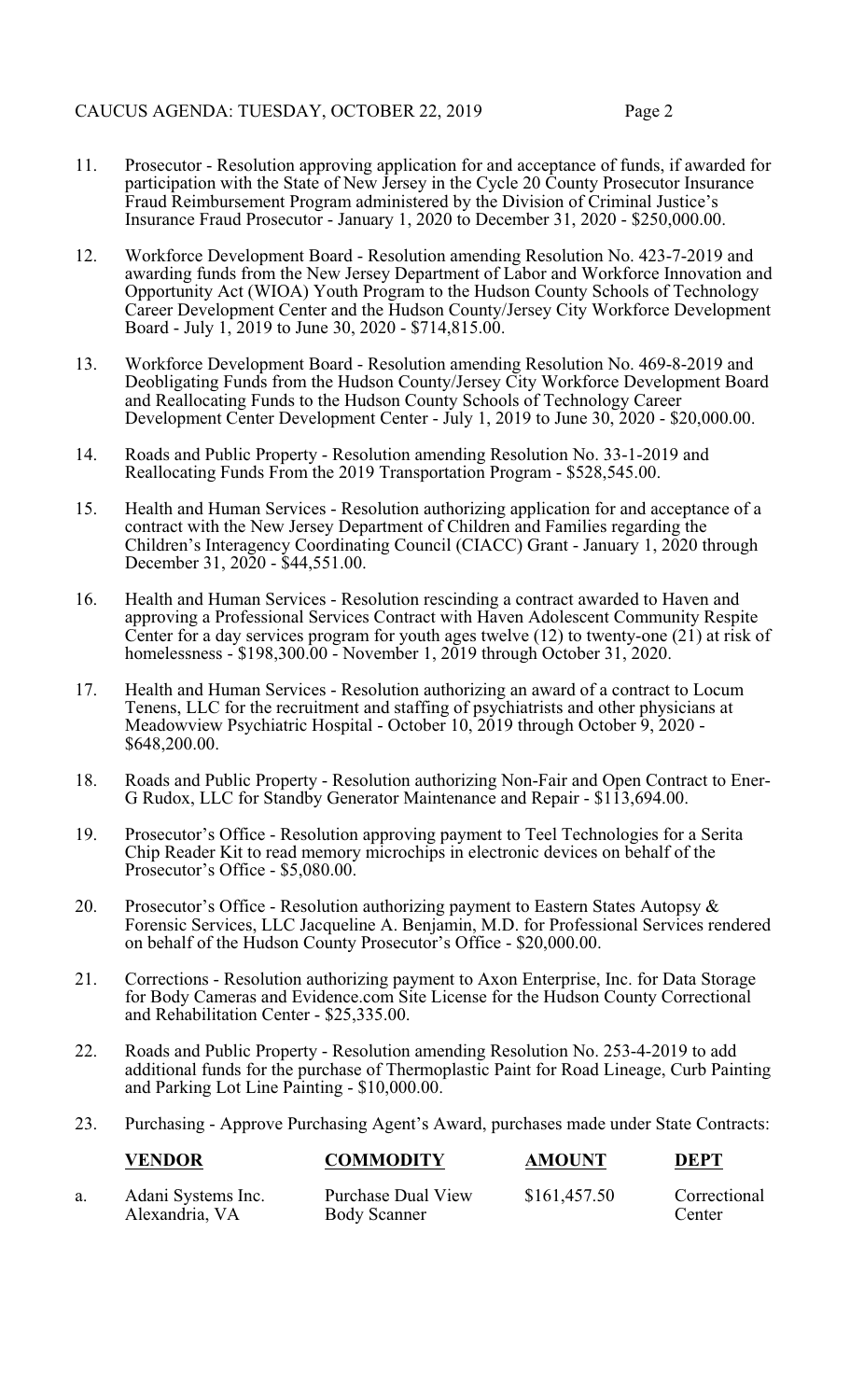# CAUCUS AGENDA: TUESDAY, OCTOBER 22, 2019 Page 3

| $\mathbf b$ . | Axon Enterprise, Inc.<br>Scottsdale, AZ                                  | <b>Purchase Taser Cartridges</b><br>and Targets for Training                                                                          | \$6,598.49   | Correctional<br>Center                      |
|---------------|--------------------------------------------------------------------------|---------------------------------------------------------------------------------------------------------------------------------------|--------------|---------------------------------------------|
| c.            | <b>**Custom Bandage</b><br>Harrison, N.J.                                | <b>Automobile Tires</b><br>(\$7,500.00)                                                                                               | \$15,000.00  | Roads &<br><b>Public</b><br><b>Property</b> |
|               |                                                                          | <b>Automobile Tires</b><br><b>(Transcend \$7,500.00)</b>                                                                              |              | Health &<br>Human<br><b>Services</b>        |
| d.            | Dell Marketing<br>Pittsburgh, PA                                         | Purchase (13) Computers<br>$(\$9,685.39$ Prosecutor's<br>Office)                                                                      | \$39,685.39  | Prosecutor's<br>Office                      |
|               |                                                                          | Microcomputers, Workstation<br><b>And Associated Products</b><br>$(\$30,000.00 \text{ Various})$                                      |              | Various                                     |
| e.            | <b>East River Energy</b><br>Guildford, CT                                | Gasoline (87 Octane)                                                                                                                  | \$40,000.00  | Roads &<br>Public<br>Property               |
| f.            | LDV, Inc.<br>Burlington, WI                                              | Purchase SWAT Rapid<br>Deployment Vehicle                                                                                             | \$95,384.00  | Prosecutor's<br>Office                      |
| g.            | <b>**M&amp;G Auto Parts, Inc. Automobile Parts</b><br>North Bergen, N.J. | (\$10,000.00)                                                                                                                         | \$20,000.00  | Roads &<br><b>Public</b><br><b>Property</b> |
|               |                                                                          |                                                                                                                                       |              |                                             |
|               |                                                                          | <b>Automobile Parts</b><br>(Transcend \$10,000.00)                                                                                    |              | Health &<br>Human<br><b>Services</b>        |
| h.            | <b>**Northeast Auto</b><br>Bayonne, N.J.                                 | <b>Automobile Parts</b>                                                                                                               | \$20,000.00  | Roads &<br><b>Public</b><br><b>Property</b> |
| I.            | *SHI International<br>Somerset, N.J.                                     | <b>Purchase System</b><br><b>Upgrade for VirTra</b><br><b>V-300 Training Simulator</b><br>(Office of Emergency<br><b>Management</b> ) | \$128,367.04 | Roads &<br><b>Public</b><br><b>Property</b> |
| j.            | T. Slack Environment<br>Kenilworth, N.J.                                 | Oil Tank Repair                                                                                                                       | \$23,650.51  | Roads &<br>Public<br>Property               |
| k.            | **Spincube Inc.<br>Jersey City, N.J.                                     | <b>Network Engineering</b><br><b>Remote Technical</b><br><b>Support</b>                                                               | \$34,425.00  | Prosecutor's<br><b>Office</b>               |
| 1.            | Winner Ford<br>Cherry Hill, N.J.                                         | Purchase (2) New Ford<br>F150 Vehicles (Correctional<br>Center \$77,302.00)                                                           | \$95,732.00  | Correctional<br>Center                      |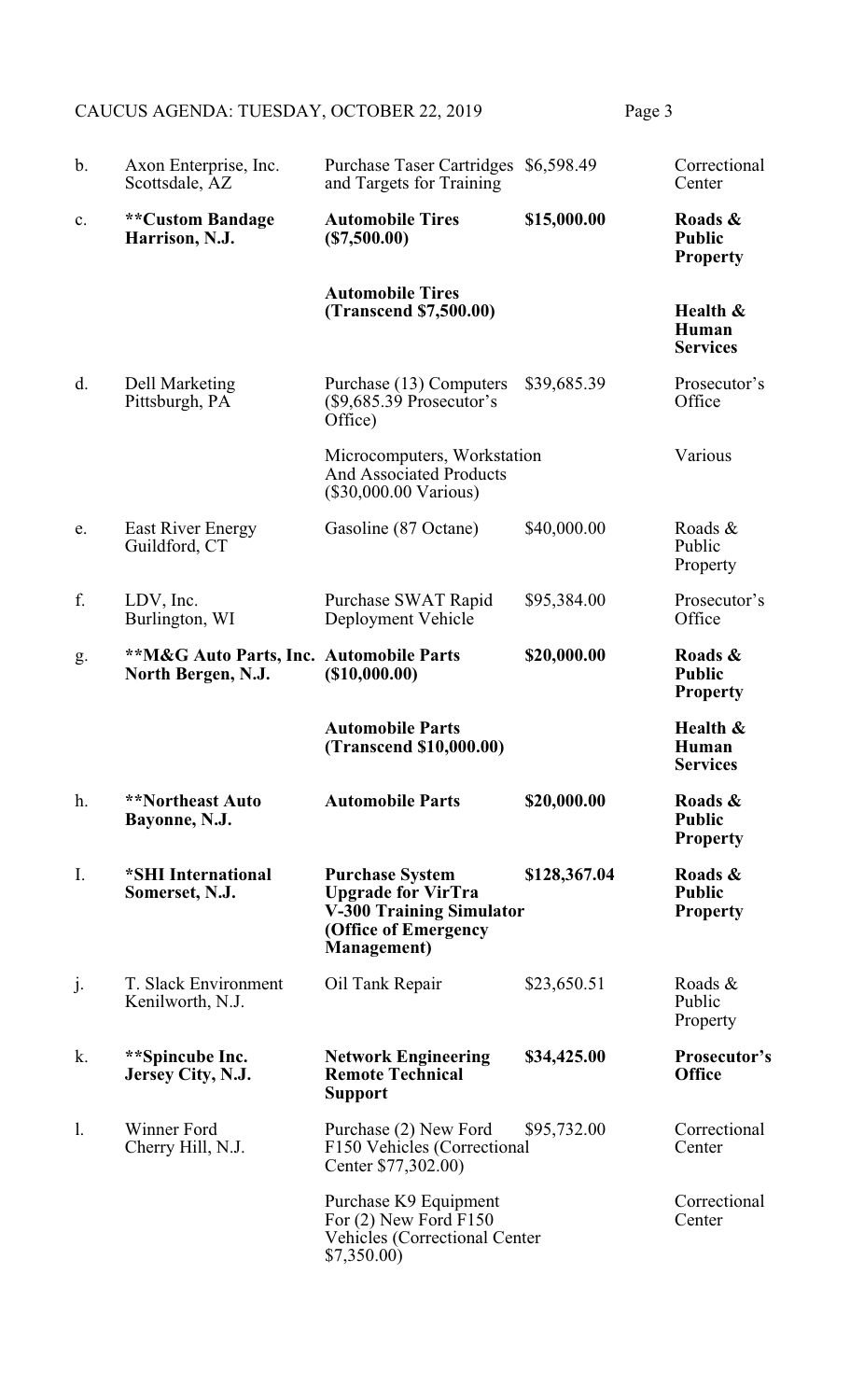Purchase Emergency Equipment Correctional<br>
for (2) New Ford F-150 Vehicles Center for  $(2)$  New Ford F-150 Vehicles (Correctional Center \$11,080.00)

TOTAL \$497,243.94

### **\*Denotes: WBE \*\*Denotes: Hudson County Vendor**

24. Purchasing - Purchases made under the Educational Services Commission of New Jersey Pricing System, formally known as "The Middlesex Regional Educational Services Commission":

|    | <b>VENDOR</b>                      | <b>COMMODITY</b>                                                                                                    | <b>AMOUNT</b> | <b>DEPT</b>                                 |
|----|------------------------------------|---------------------------------------------------------------------------------------------------------------------|---------------|---------------------------------------------|
| a. | *Murray Paving<br>Hackensack, N.J. | <b>Rehabilitation of</b><br><b>Existing Front Entrance</b><br><b>Canopy at Hudson County</b><br>Plaza (\$99,500.33) | \$113,589.66  | Roads &<br><b>Public</b><br><b>Property</b> |
|    |                                    | <b>Fence Replacement at</b><br>32 <sup>nd</sup> Street Kennedy Blvd.<br>Union City, N.J. (\$14,089.33)              |               | Roads &<br><b>Public</b><br><b>Property</b> |
|    |                                    | <b>TOTAL</b>                                                                                                        | \$113,589.66  |                                             |

#### **\*Denotes: SBE**

25. Purchasing - Purchases made under Union County Cooperative Pricing System:

|    | <b>VENDOR</b>                                 | <b>COMMODITY</b>                                                                                | <b>AMOUNT</b> | <b>DEPT</b>         |
|----|-----------------------------------------------|-------------------------------------------------------------------------------------------------|---------------|---------------------|
| a. | *Johnston G.P., Inc.<br>North Arlington, N.J. | Card Access for Entry<br>$&$ Exit into multiple<br>rooms at the Hudson Plaza<br>$(\$29,988.41)$ | \$682,764.41  | Sheriff's<br>Office |
|    |                                               | Fiber Optic Insullation<br>Phase $3$ (various locations<br>\$652,776.00)                        |               | Data<br>Processing  |
|    |                                               | <b>TOTAL</b>                                                                                    | \$682,764.41  |                     |

- 26. Purchasing Approve Purchasing Agent's Awards:
- a. To purchase canvas sneakers, shower sandals  $\&$  toe work boots four (4) replies two (2) year period - Goaltex Corp. - contract shall not exceed \$34,995.78; Victory Supply LLC contract shall not exceed  $$25,004.22$  - Contract shall not exceed \$60,000.00.
- b. To purchase (5) new Rhino Tab PC Units (or equivalent) and upgrade for (7) existing Tab Patrol PC Units - three (3) replies - General Sales Administration, Inc. - Contract shall not exceed \$47,000.00.
- c. CONTRACT EXTENSION GPS Electronic Monitoring Bracelets and Services for the Hudson County Correctional Center - October 13, 2019 to October 12, 2020 - (County reserves the right to terminate upon 7 days notice) - Track Group Americas, Inc.
- 27. Roads and Public Property Resolution authorizing Fair and Open Contract to Fette Ford for one (1) 2019 Ford Escape - \$32,067.35.
- 28. Health and Human Services Resolution accepting and approving the award of Fair and Open, and Governmental Contracts, to various providers for the Operation, Administration, and Management of Social Service Programs by the Hudson County Office on Aging - January 1, 2020 through December 31, 2020 - \$4,492,552.00.